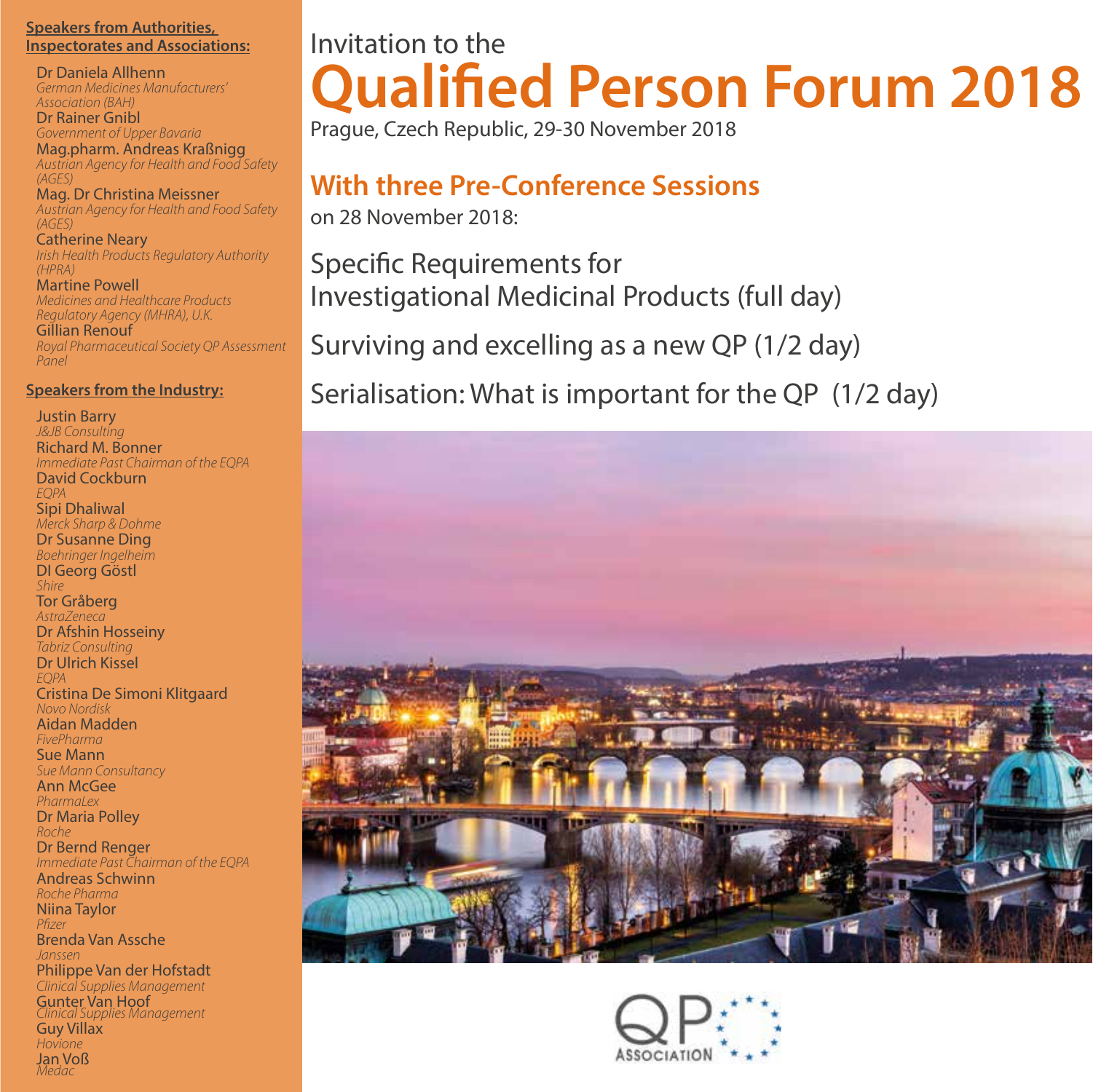### Welcome

Dear Colleagues,



In the last twelve years, the QP Forum of the European QP Association has been becoming a major event for European Qualified Persons. Speakers from EMA, FDA and various national authorities as well as QPs have been sharing their view of roles and responsibilities

of the Qualified Person.

Hoping to continue the success of this unique Forum, the Advisory Board of the QP Association has set up this programme for the 13th QP Forum to give you an update about recent developments and important matters to consider. Representatives from the authorities as well as QPs and well-known experts will present latest issues and share their point of view. During the three pre-conference sessions and the six parallel sessions at the Forum, various case studies will be presented and discussed to consider possible solutions.

Make use of this event by exchanging experiences with your colleagues and by establishing informal contacts and networking.

I would like to invite you to this outstanding event, and I look forward to meeting you.

Best regards, Wird und

Dr Ulrich Kissel Chairman of the Qualified Person Association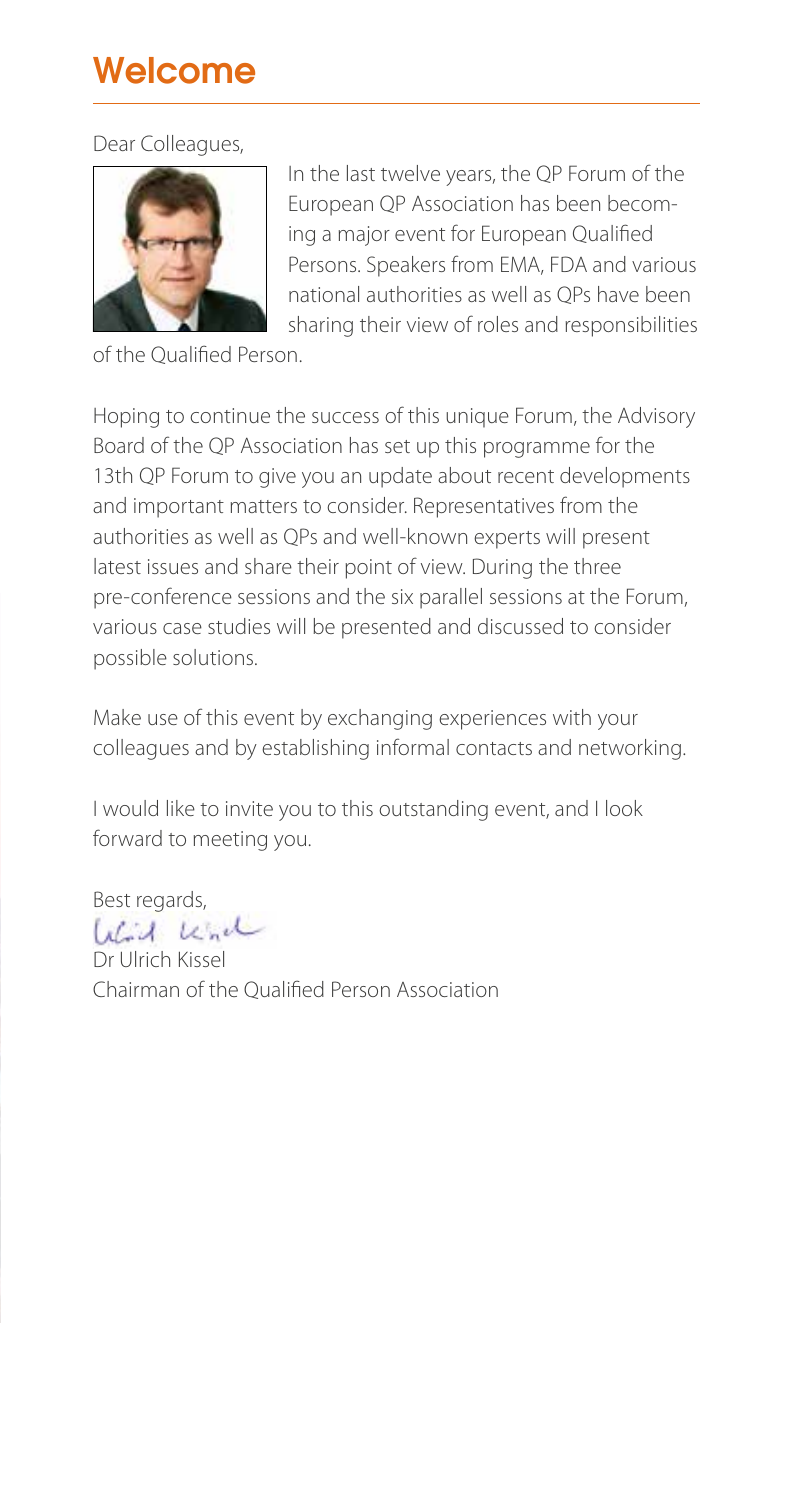### **Objective**

This Conference is designed by QPs for QPs as an international Expert Forum with focus on sharing information and experience and on discussing the critical areas of the QP's daily work.

### Target Group

The Forum is designed for all Qualified Persons and aspiring Qualified Persons. It also addresses upper management functions and authority representatives who want to be informed about the latest development regarding the duties and responsibilities of Qualified Persons.

### Forum Moderator

Aidan Madden

#### **Important Information!**

The presentations of the QP Forum and the Pre-Conference Workshop/ Session will be available for download and your print-out one week before and after the conference. **Note: there will be no print-outs available during the conference.**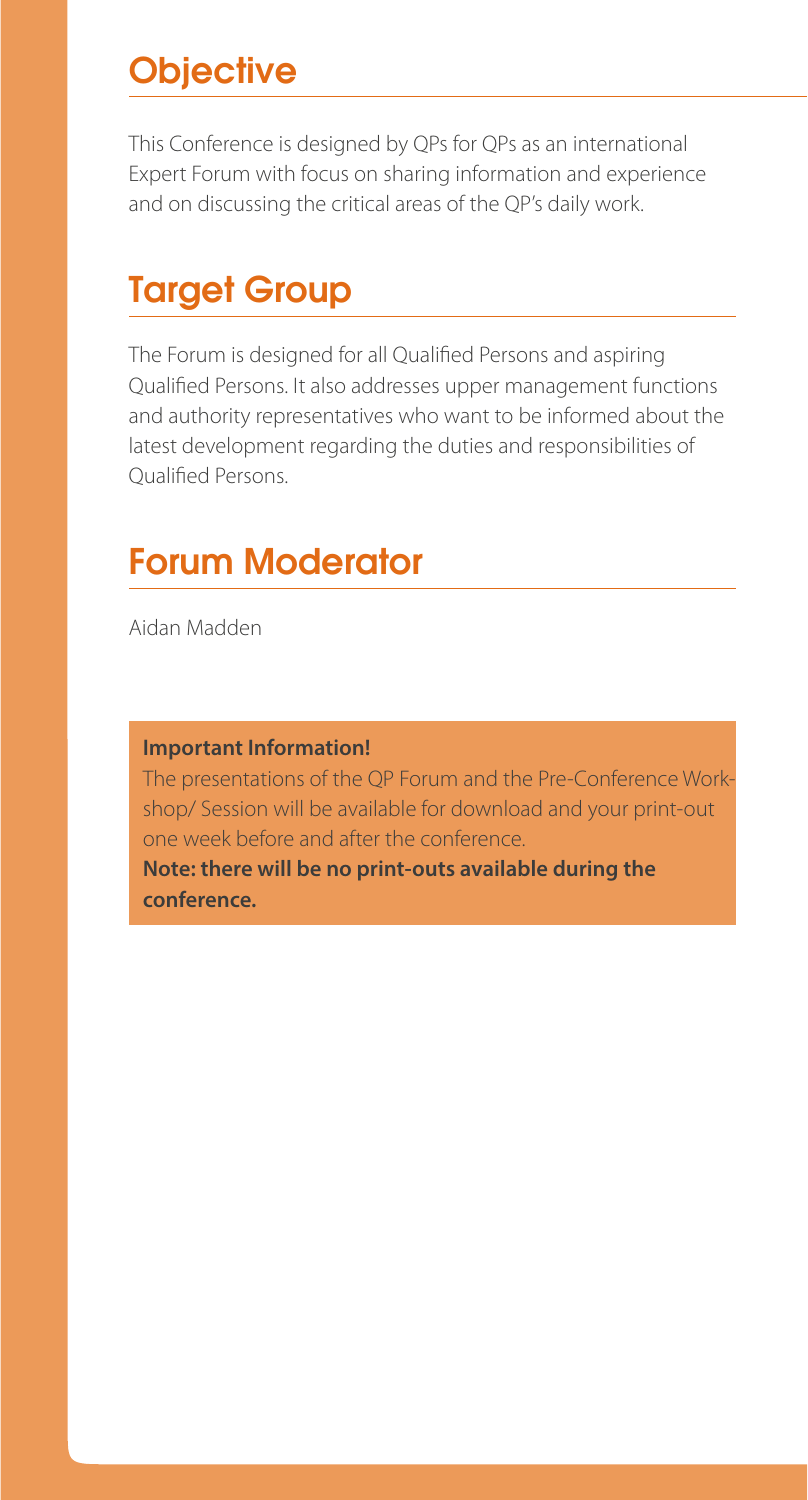### Pre-Conference Sessions

28 November 2018

### Full Day Pre-Conference Session on IMPs: Transitioning to new IMP GMPs

#### **Specific Requirements for IMPs**

Facilitated by:

Justin Barry / Susanne Ding / Martine Powell / Niina Taylor / Brenda Van Assche / Philippe Van der Hofstadt / Andreas Schwinn / Gunter van Hoof

- New legislation impacting IMP QPs
- The IMP order
- Interactive sessions and case studies decision making of IMP QPs
- Survey results "To delegate or not to delegate"
- The inspector's view
- O&A sessions

# 1/2 Day Pre-Conference Session

#### **Surviving and excelling as a new QP**

Facilitated by:

Sue Mann / Sipi Dhaliwal / Maria Polley / Jan Voß

- Knowledge Management how to get involved
- Soft skills needed
- Change Management: how to initiate and implement necessary system changes
- Where to look for help
- Case studies: how to discuss deviations with a senior production manager; how to deal with out-of-date traditions; senior management tries to overrule decision – what to do

## 1/2 Day Pre-Conference Session

#### **Serialisation: What is important for the QP**

Facilitated by:

Ulrich Kissel / Daniela Allhenn / Afshin Hosseiny / Andreas Kraßnigg

- Delegated Act for the Safety Features: the impact for the QP
- securPharm: Experiences made and what to learn from them
- Challenges and possible solutions

### Programme QP Forum

#### 29-30 November 2018

#### **Being a QP - why do I have the best Job in the World?**

- Why I was choosing to become a QP
- What is behind being a QP
- Enjoy your job!

Aidan Madden

#### **Update on International Developments and their possible Impact on GMP and Manufacturers**

- **Brexit**
- MRA with FDA and other MRAs

David Cockburn

### **GMP Update Session**

#### **New Regulations and Guidance and their relevance for the QP**

- Annex 1
- $\cdot$  ICH Q12
- Others

Rainer Gnibl and Tor Gråberg

#### **How to report serious GMP Deviations and Fraud**

- EMA Policy Guide 0072 on "Handling of information from external sourcing disclosing alleged improprieties"
- Deviations/fraud at subcontractors and/or raw material suppliers
- Deviation/fraud at own premises
- What are the obligations of the QP in serious cases

Martine Powell

#### **Data Integrity: Examples why Data Governance is important for QPs**

- Examples why Data Governance is important for QPs
- What to look for

Rainer Gnibl

#### **Quality Culture is what allows me (and the QP) to sleep well at Night**

- Compliance versus Quality
- Why does the tone need to be set at the top
- What is evidence of a quality culture
- When things go wrong: what matters is how you deal with it Guy Villax

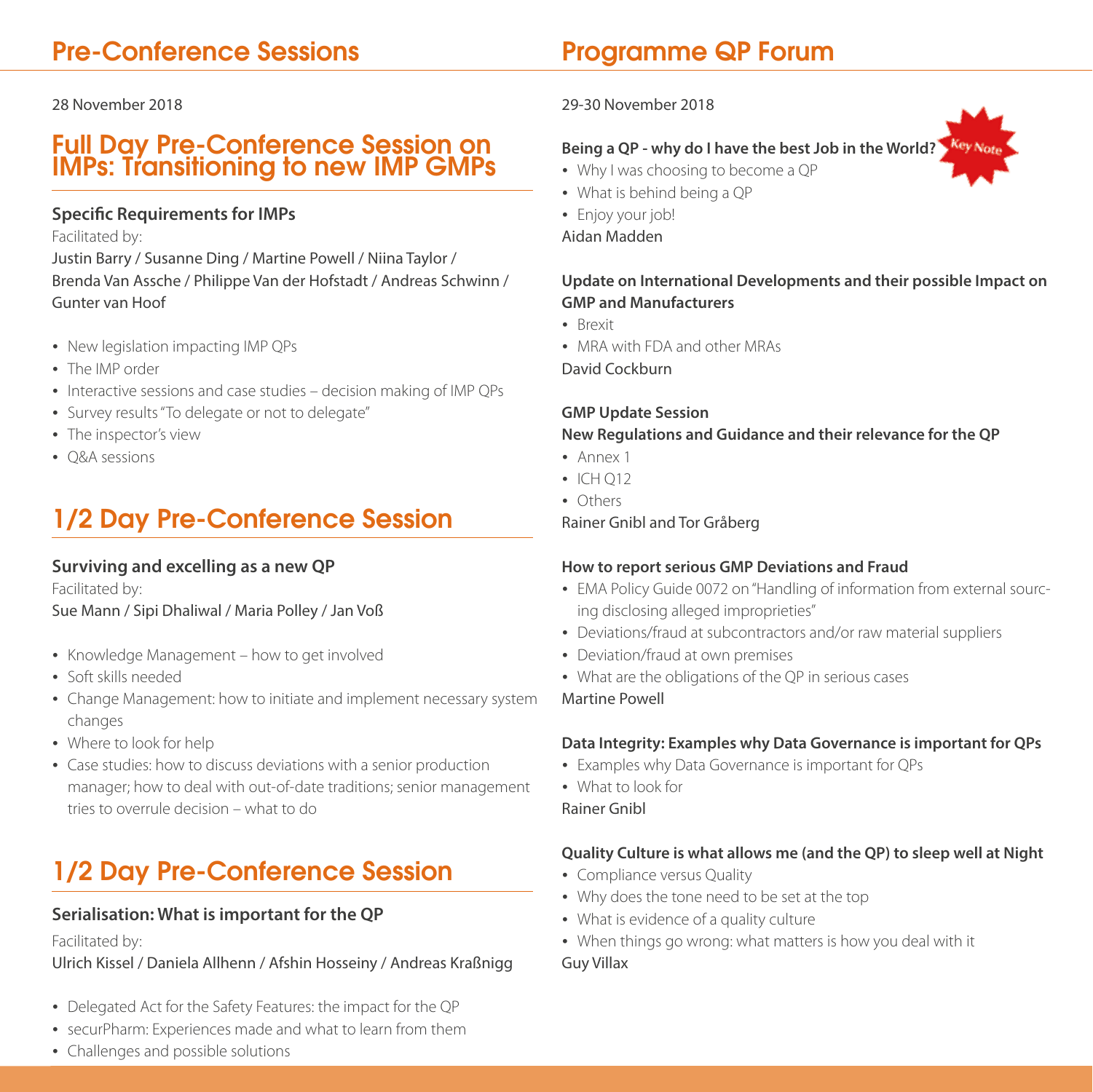### Parallel Sessions

#### **Working on Case Studies**

#### **1) How to deal with post-marketing Issues**

- There is more than just Complaint and Recall Handling
- How to react as a OP?
- To notify or not?

Richard Bonner, Georg Göstl and Christina Meissner

#### **2) KPIs and Quality Metrics for QPs**

- Meaningful KPIs for QPs and what to learn from them
- How KPIs can create wrong behaviour
- Involvement of the OP
- Examples for good KPIs for QPs

Ulrich Kissel and Cristina De Simoni Klitgaard

#### **3) QP Scenarios – How serious could they be?**

 Make decisions based on real-life situations Sue Mann and Gillian Renouf

#### **4) IMP QPs implementing Annex 16 and the new IMP GMP regulation**

Continuing to shed light on grey zones and sharing experiences IMP Working Group

#### **5) Supply Chain Diagram and Overview**

- How to implement chapter 1.7.2 of Annex 16
- Why Supply Chain overview is more than just a diagram
- The GDP interface

#### Afshin Hosseiny and Bernd Renger

#### **6) CMO Oversight – the QP Perspective**

- What does Quality Oversight mean for a QP
- How to deal with the various quality and documentation systems at different CMOs
- Management of significant cGMP compliance problems (is there a "warning system"?)
- Information and communication
- Maintenance and monitoring

Catherine Neary and Ann McGee

**You will be able to attend three of these parallel sessions. Please choose the ones you like to attend when you register for the Forum.**

### Q&A Session

During the 2 days of the Forum, delegates can post their questions. The answers will be given by the expert speakers in a dedicated session and/ or published in the members' area of the EQPA website.

### Social Event



On 29 November, you are cordially invited to a social event in Prague (city tour and Dinner). This is an excellent opportunity to share your experiences with colleagues from other companies in a relaxed atmosphere.



#### **Special Offer with Lufthansa -Discounted Travel**

As an ECA course or conference attendee, you will receive up to 20% discounted travel fares (according to availability). And as Lufthansa German Airlines offers a comprehensive global route network linking major cities around the world you will most likely be able to benefit from these special prices and conditions.

And this is how it works: Once you registered for a course or conference you will receive a link together with your registration confirmation. Opening that link will take you to the Mobility Partner Program website where you can enter a code in the "Access to Event Booking" area you will also receive. This will take you into an online booking platform that will automatically calculate the discount offered or provide you with an even better offer if another promotional fare is available.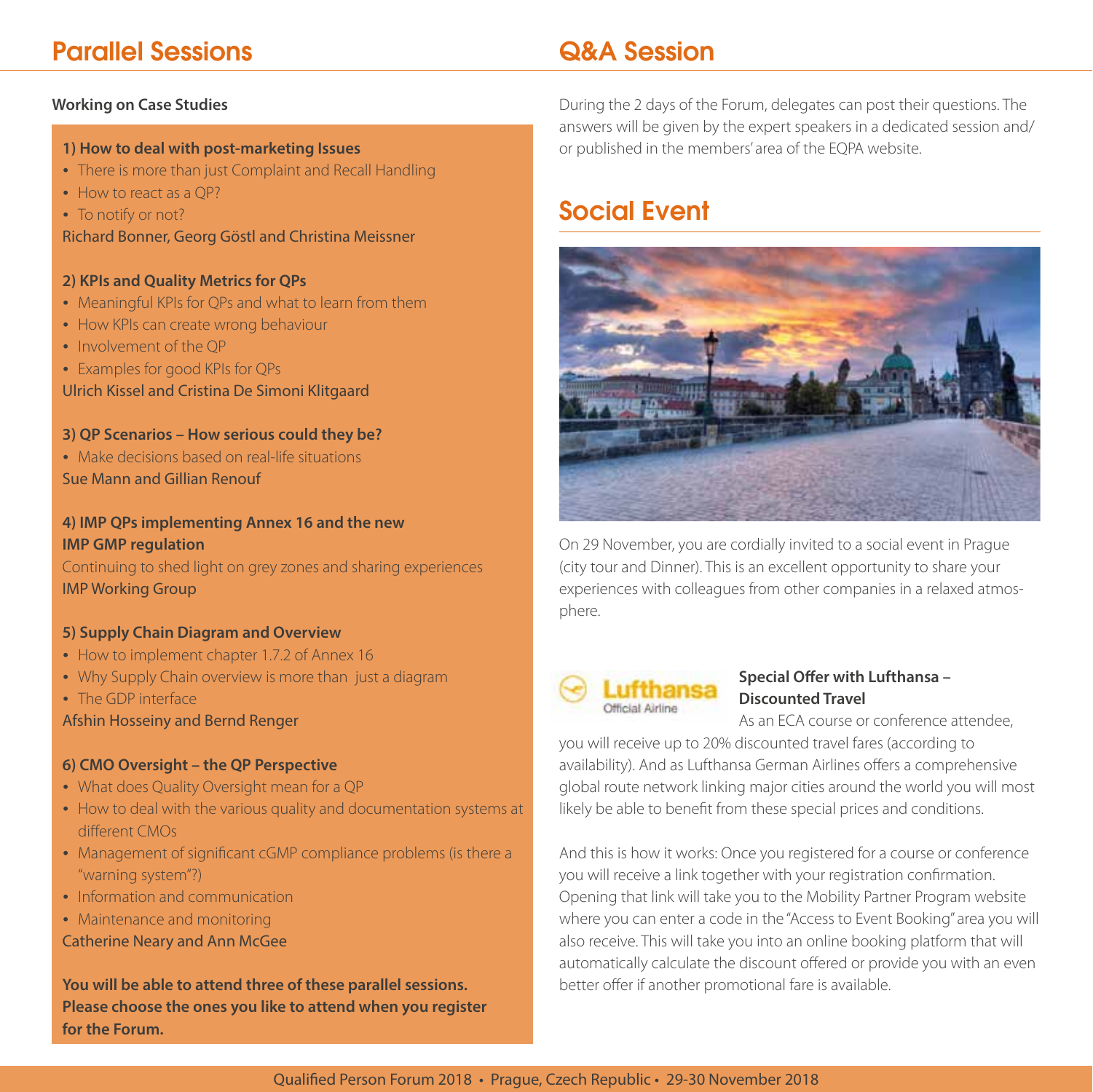#### **Speakers from Authorities, Inspectorates and Associations:**

**Dr Daniela Allhenn,** *German Medicines Manufacturers' Association BAH, Germany* Manager Pharmaceutical Technology/ GMP

**Dr Rainer Gnibl,** *Government of Upper Bavaria, Germany* GMP Inspector for the District Government and the EMA, Advisory Board member of the Qualified Person Association

**Mag.pharm. Andreas Kraßnigg,** *Austrian Agency for Health and Food Safety (AGES), Austria*

Head Pharmaceutical Inspections and Member of Annex 16 Drafting Group

**Mag. Dr Christina Meissner,** *Austrian Agency for Health and Food Safety (AGES), Austria* GMP Inspector

**Catherine Neary,** *Health Products Regulatory Authority (HPRA), Ireland* GMP Inspector

**Martine Powell,** *Medicines and Healthcare Products Regulatory Agency (MHRA), U.K.* GMDP Inspector, Inspection, Enforcement and Standards Division

**Gillian Renouf,** *Royal Pharmaceutical Society QP Assessment Panel, U.K.*  Chair of the RPS QP Assessment Panel

#### **Speakers from the Industry:**

**Justin Barry,** *J&JB Consulting, Spain* Qualified Person and member of the EQPA IMP Working Group Board

**Richard M. Bonner** Immediate Past Chairman of the EQPA and of the ECA Foundation

**David Cockburn,** *European Qualified Person Association (EQPA)* Member of the EQPA Board of Directors. Former Chair of the EMA GMP/ GDP IWG

**Sipi Dhaliwal,** *Merck Sharp & Dohme Ltd., U.K.* Qualified Person and Associate Director Development Quality

**Dr Susanne Ding,** *Boehringer Ingelheim, Germany* Qualified Person for Investigational Medicinal Products and member of the EQPA Board of Directors

**DI Georg Göstl,** *Shire, Austria* Qualified Person, Chair of the Austrian OP Association agpa and member of the EQPA Board of Directors

#### **Tor Gråberg,** *AstraZeneca, Sweden*

Head of External Advocacy, Global Quality, Operations, and member of the EQPA Board of Directors. Former Head of the Drug Inspectorate at the Swedish Medical Products Agency and former PIC/S Chair

#### **Dr Afshin Hosseiny,** *Tabriz Consulting, U.K.*

Managing Director and Qualified Person, Chair of the ECA Executive Board and Chair of the European GDP Association

**Dr Ulrich Kissel,** *European Qualified Person Association (EQPA)* Qualified Person and Chairman of the EOPA Board of Directors

**Cristina De Simoni Klitgaard,** *Novo Nordisk A/S, Denmark* Director Quality Assurance and Qualified Person

**Aidan Madden,** *FivePharma, Ireland* CEO

**Sue Mann,** *Sue Mann Consultancy Ltd. U.K.* Qualified Person and QP Assessor working on behalf of the MHRA, representing the Royal Pharmaceutical Society

**Ann McGee,** *PharmaLex, Ireland* Managing Director and form. Senior Inspector of the Irish Medicines Board (now HPRA)

**Dr Maria Polley,** *Roche Pharma AG, Germany* Qualified Person

**Dr Bernd Renger,** *European Qualified Person Association (EQPA)* Immediate Past Chairman of the EQPA

**Andreas Schwinn,** *Roche Pharma AG, Germany* Head PQIP, Qualified Person

**Niina Taylor,** *Pfizer***, U.K.** Director Quality Assurance and Qualified Person

**Brenda Van Assche,** *Janssen Pharmaceutica NV, Belgium* Director Quality Assurance Clinical Supply Chain and Qualified Person

**Philippe Van der Hofstadt,** *Clinical Supplies Management, Belgium* EU President

**Gunter Van Hoof,** *Clinical Supplies Management, Belgium* Vice President EU Operations

**Guy Villax,** *Hovione, Portugal* CEÓ

**Jan Voß,** *Medac GmbH, Germany* Qualified Person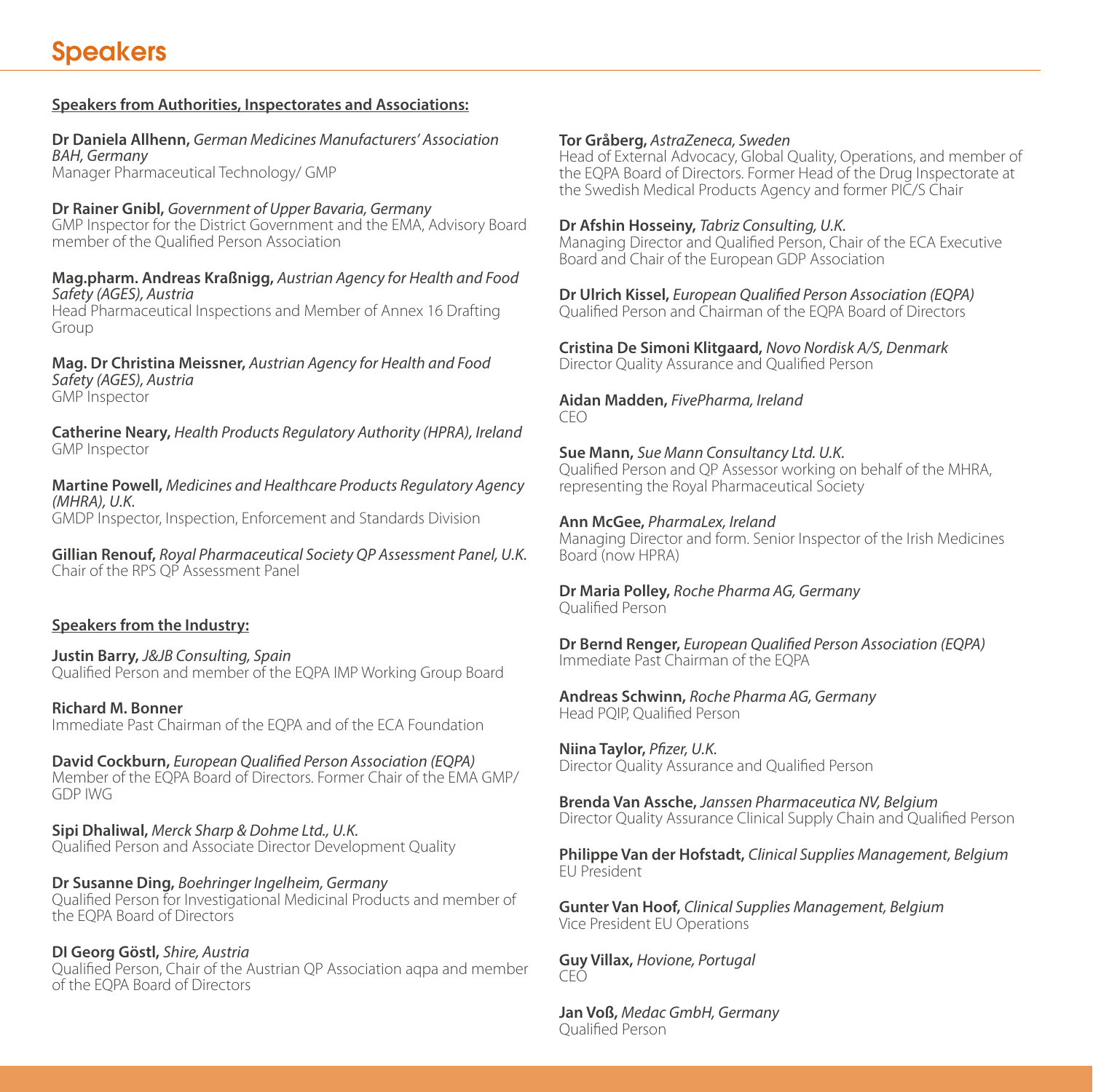| Qualified Person Forum 2018, Prague, Czech Republic, 29-30 November 2018<br>Session 4: IMP QPs implementing Annex 16 and the new IMP GMP regulation<br>Session 3: QP Scenarios - How serious could they be?<br>Session 1: How to deal with post-marketing Issues<br>Session 5: Supply Chain Diagram and Overview<br>Session 6: CMO Oversight - the QP Perspective<br>Reservation Form (Please complete in full)<br>Please choose three of the six parallel sessions:<br>Session 2: KPIs and Quality Metrics for QPs | Optional Pre-Conference Session, Prague, Czech Republic, 28 November 2018<br>1/2 Day Session "Surviving and excelling as a new QP"<br>1/2 Day Session "Serialisation: What is important for the QP"<br>Full Day Session "Specific Requirements for IMPs"<br>Please choose one of the following:<br>$\overline{\square}$ Ms<br>$\breve{\equiv}$ | Title, first name, surname     | Department<br>Company                   | Important: Please indicate your company's VAT ID Number | P.O Number (if applicable) | Street / P.O. Box | Country<br>Zip Code<br>lči | Phone / Fax | E-mail (Please fill in) |
|---------------------------------------------------------------------------------------------------------------------------------------------------------------------------------------------------------------------------------------------------------------------------------------------------------------------------------------------------------------------------------------------------------------------------------------------------------------------------------------------------------------------|------------------------------------------------------------------------------------------------------------------------------------------------------------------------------------------------------------------------------------------------------------------------------------------------------------------------------------------------|--------------------------------|-----------------------------------------|---------------------------------------------------------|----------------------------|-------------------|----------------------------|-------------|-------------------------|
| rom the specification to the<br>f the bill-to-address deviates<br>right, please fill out here:                                                                                                                                                                                                                                                                                                                                                                                                                      |                                                                                                                                                                                                                                                                                                                                                | <b>IERG</b><br>CONCEPT HEIDELB | Postfach 10 17 64<br>Fax 06221/84 44 34 |                                                         | D-69007 Heidelberg         |                   |                            |             |                         |

#### **General Terms of Business**

If you cannot attend the conference you have two options: 1. We are happy to welcome a substitute colleague at any time.

2. If you have to cancel entirely, we must charge the following processing fees: Cancellation

- until 2 weeks prior to the conference 10 % of the registration fee.
- until 1 week prior to the conference 50 % of the registration fee.
- within 1 week prior to the conference 100 % of the registration fee.

CONCEPT HEIDELBERG reserves the right to change the materials, instructors, or speakers without notice or to cancel an event. If the event must be cancelled, registrants will be notified as soon as possible and will receive a full refund of fees paid.

CONCEPT HEIDELBERG will not be responsible for discount airfare penalties or other costs incurred due to a cancella tion.

**Terms of payment:** Payable without deductions within 10 days after receipt of invoice.

**Important:** This is a binding registration and above fees are due in case of cancellation or non-appearance. If you cannot take part, you have to inform us in writing. The cancellation fee will then be calculated according to the point of time at which we receive your message. In case you do not appear at the event without having informed us, you will have to pay the full registration fee even if you have not made the payment yet. You are not entitled to participate in the conference until we have received your payment (receipt of payment will not be confirmed)!

#### **About the European QP Association**

The European Qualified Person (QP) Association was founded on 7 July 2006 by the European Compliance Academy's (ECA) Advisory Board Members. With this unique association the ECA wants to provide QPs in Europe with a platform allowing them to exchange their experi ence, discuss the latest regulatory requirements, to identify and address difficulties and challenges and to support a harmonised European approach.

More information about the QP Association and a membership application form are available at www.qp-association.eu.

#### **About CONCEPT HEIDELBERG**

 $\lambda$ 

Founded in 1978, CONCEPT HEIDELBERG is the leading organiser of seminars on pharmaceutical production, quality control, quality assurance and GMP in Europe. This year more than 300 events will be organised by CONCEPT HEIDELBERG. The European QP Association has entrusted CONCEPT HEIDELBERG with the organisation of its events.